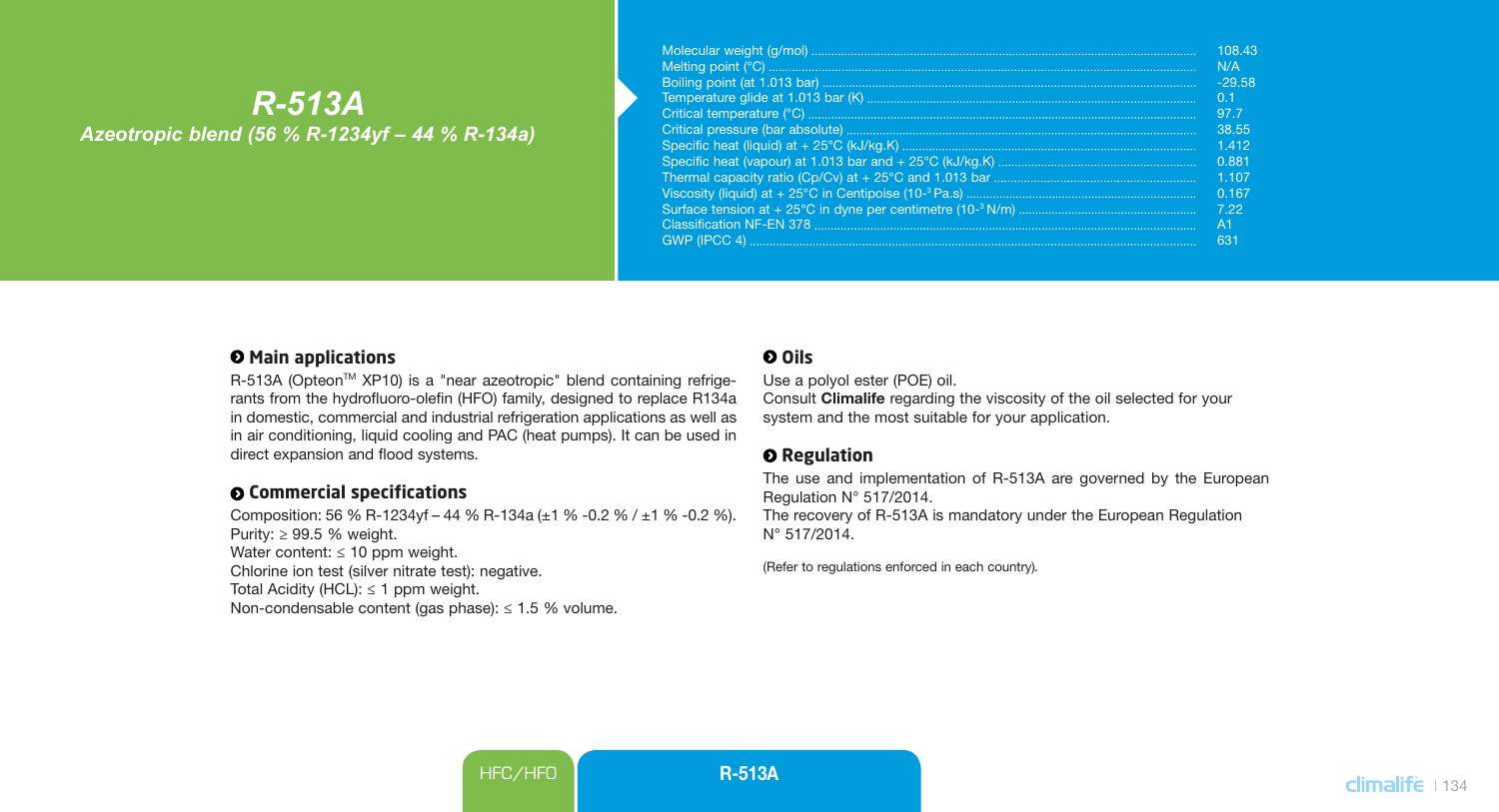# Thermodynamic properties of R-513A - Saturated state

| Absolute pressure |                     |                         | LIQUID               |                |           |                           | <b>Latent</b> heat |                      |                |                 |         |
|-------------------|---------------------|-------------------------|----------------------|----------------|-----------|---------------------------|--------------------|----------------------|----------------|-----------------|---------|
|                   | <b>Bubble point</b> | Volume                  | Density              | Enthalpy       | Entropy   | Dew point                 | Volume             | Density              | Enthalpy       | Entropy         |         |
| P.                | Ŧ.                  | $\mathbf{v}^{\text{r}}$ | $p^+$                | h <sup>*</sup> | s'        | $\mathbf{f}^{\mathbf{H}}$ | $\mathbf{v}^n$     | p <sup>n</sup>       | h <sup>n</sup> | s <sup>''</sup> | Lv      |
| (bar)             | $(^{\circ}C)$       | (dm <sup>3</sup> /ka)   | (ka/dm <sup>3)</sup> | (kJ/Ka)        | (kJ/kg.K) | $(^{\circ}C)$             | (m3/ka)            | (kq/m <sup>3</sup> ) | (kJ/Ka)        | (kJ/kg.K)       | (kJ/Ka) |
| 0.035             | $-85$               | 0.684                   | 1.463                | 98.120         | 0.557     | $-84.42$                  | 4.121              | 0.243                | 321.807        | 1.744           | 223,686 |
| 0.052             | $-80$               | 0.690                   | 1.450                | 103.648        | 0.586     | $-79.49$                  | 2.839              | 0.352                | 324.884        | 1.730           | 221.235 |
| 0.076             | $-75$               | 0.696                   | 1.437                | 109.225        | 0.614     | $-74.55$                  | 2.000              | 0.500                | 327.998        | 1.717           | 218.774 |
| 0.108             | $-70$               | 0.702                   | 1.424                | 114.852        | 0.642     | $-69.61$                  | 1.438              | 0.695                | 331.146        | 1.706           | 216.294 |
| 0.150             | $-65$               | 0.709                   | 1.411                | 120.531        | 0.670     | $-64.66$                  | 1.053              | 0.949                | 334.322        | 1.696           | 213.791 |
| 0.205             | $-60$               | 0.716                   | 1.397                | 126,266        | 0.697     | $-59.71$                  | 0.785              | 1.274                | 337,522        | 1.687           | 211,256 |
| 0.277             | $-55$               | 0.723                   | 1.384                | 132.056        | 0.724     | $-54.75$                  | 0.594              | 1.683                | 340.740        | 1.680           | 208.684 |
| 0.367             | $-50$               | 0.730                   | 1.370                | 137.905        | 0.750     | $-49.79$                  | 0.456              | 2.192                | 343.972        | 1.673           | 206.067 |
| 0.480             | $-45$               | 0.737                   | 1.356                | 143.813        | 0.776     | $-44.82$                  | 0.355              | 2.817                | 347.212        | 1.668           | 203.399 |
| 0.619             | $-40$               | 0.745                   | 1.342                | 149.783        | 0.802     | $-39.85$                  | 0.280              | 3.576                | 350.455        | 1.663           | 200.672 |
| 0.789             | $-35$               | 0.753                   | 1.328                | 155.816        | 0.828     | $-34.87$                  | 0.223              | 4.489                | 353,696        | 1.659           | 197,880 |
| 0.994             | $-30$               | 0.761                   | 1.314                | 161.915        | 0.853     | $-29.9$                   | 0.179              | 5.578                | 356.931        | 1.655           | 195.016 |
| 1.013             | $-29.58$            | 0.762                   | 1.313                | 162.428        | 0.855     | $-29.48$                  | 0.176              | 5.677                | 357.201        | 1.655           | 194.773 |
| 1.239             | $-25$               | 0.770                   | 1.299                | 168.081        | 0.878     | $-24.92$                  | 0.146              | 6.865                | 360.153        | 1.652           | 192.073 |
| 1.529             | $-20$               | 0.779                   | 1.284                | 174.316        | 0.903     | $-19.93$                  | 0.119              | 8.375                | 363.359        | 1.650           | 189.043 |
| 1.869             | $-15$               | 0.788                   | 1.269                | 180.623        | 0.927     | $-14.95$                  | 0.099              | 10.137               | 366.542        | 1.648           | 185,919 |
| 2.266             | $-10$               | 0.798                   | 1.254                | 187,004        | 0.952     | $-9.96$                   | 0.082              | 12.179               | 369,696        | 1.646           | 182.692 |
| 2.724             | $-5$                | 0.808                   | 1.238                | 193.462        | 0.976     | $-4.97$                   | 0.069              | 14.536               | 372.816        | 1.645           | 179.354 |
| 3.251             | $\mathbb O$         | 0.818                   | 1.222                | 200.000        | 1.000     | 0.02                      | 0.058              | 17.242               | 375.895        | 1.644           | 175.895 |
| 3.851             | 5                   | 0.830                   | 1.205                | 206.622        | 1.024     | 5.01                      | 0.049              | 20.338               | 378.926        | 1.643           | 172.305 |
| 4.533             | 10                  | 0.841                   | 1.188                | 213.331        | 1.048     | 10.01                     | 0.042              | 23.870               | 381.901        | 1.643           | 168.570 |
| 5.303             | 15                  | 0.854                   | 1.171                | 220.132        | 1.071     | 15.0                      | 0.036              | 27.888               | 384.809        | 1.643           | 164,677 |
| 6.168             | $20\degree$         | 0.867                   | 1.153                | 227.030        | 1.095     | 20.0                      | 0.031              | 32.452               | 387.641        | 1.642           | 160,611 |
| 7.135             | 25                  | 0.882                   | 1.134                | 234.031        | 1.118     | 25.0                      | 0.027              | 37.629               | 390.384        | 1.642           | 156.353 |
| 8.211             | 30                  | 0.897                   | 1.115                | 241.143        | 1.141     | 30.0                      | 0.023              | 43.499               | 393.025        | 1.642           | 151.882 |
| 9.405             | 35                  | 0.913                   | 1.095                | 248.373        | 1.165     | 35.0                      | 0.020              | 50.157               | 395.547        | 1.642           | 147.174 |
| 10.725            | 40                  | 0.931                   | 1.074                | 255.733        | 1.188     | 40.0                      | 0.017              | 57.718               | 397.931        | 1.642           | 142.198 |
| 12.178            | 45                  | 0.951                   | 1.052                | 263.235        | 1.211     | 45.0                      | 0.015              | 66.324               | 400.154        | 1.642           | 136.919 |
| 13.775            | 50                  | 0.972                   | 1.028                | 270.899        | 1.235     | 50.01                     | 0.013              | 76.153               | 402.188        | 1.641           | 131,289 |
| 15.524            | 55                  | 0.996                   | 1.004                | 278.747        | 1.258     | 55.01                     | 0.011              | 87.437               | 403.995        | 1.640           | 125.247 |
| 17.435            | 60                  | 1.023                   | 0.977                | 286.812        | 1.282     | 60.01                     | 0.010              | 100.484              | 405.527        | 1.638           | 118.715 |
| 19.519            | 65                  | 1.054                   | 0.949                | 295.136        | 1.306     | 65.01                     | 0.009              | 115.719              | 406.717        | 1.636           | 111.581 |
| 21.788            | 70                  | 1.090                   | 0.917                | 303.780        | 1.331     | 70.01                     | 0.007              | 133.767              | 407.470        | 1.633           | 103.689 |
| 24.256            | 75                  | 1.134                   | 0.882                | 312.837        | 1.356     | 75.02                     | 0.006              | 155.597              | 407.637        | 1.629           | 94.801  |
| 26.939            | 80                  | 1.189                   | 0.841                | 322.463        | 1.383     | 80.02                     | 0.005              | 182.882              | 406.970        | 1.622           | 84.507  |
| 29.856            | 85                  | 1.265                   | 0.791                | 332.978        | 1.411     | 85.02                     | 0.005              | 218.998              | 404.973        | 1.612           | 71.994  |
| 33,037            | 90                  | 1.384                   | 0.723                | 345,267        | 1.444     | 90.01                     | 0.004              | 273,217              | 400.311        | 1.596           | 55.044  |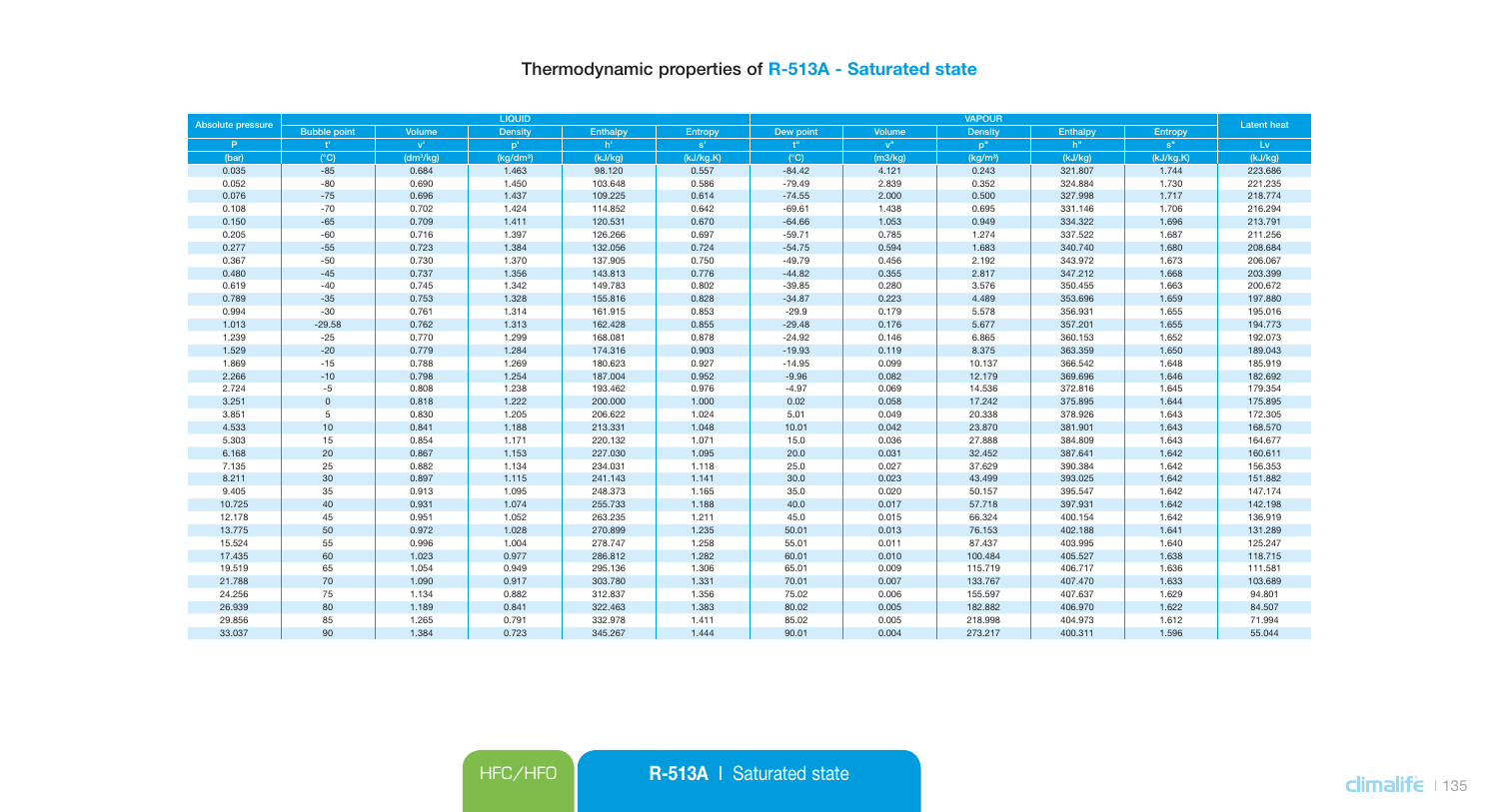| Sat               | Sat.            | Superheat (°C)     |                    |                    |                    |                    |                    |                    |                    |                    |                    |                    |                    |                    |                    |                    |                    |                    |                    |                    |                    |                    |
|-------------------|-----------------|--------------------|--------------------|--------------------|--------------------|--------------------|--------------------|--------------------|--------------------|--------------------|--------------------|--------------------|--------------------|--------------------|--------------------|--------------------|--------------------|--------------------|--------------------|--------------------|--------------------|--------------------|
| Temp.<br>°C.      | Pressure<br>bar | $\Omega$           | 5 <sub>5</sub>     | 10 <sup>1</sup>    | 15                 | 20                 | 25                 | 30                 | 35                 | 40                 | 45                 | 50                 | 55                 | 60                 | 65                 | 70                 | 75                 | 80                 | 85                 | 90                 | 95                 | 100                |
| $-85$             | 0.033           | 4312,720           | 4429.227           | 4545.536           | 4661.687           | 4777.711           | 4893.627           | 5009.455           | 5125,207           | 5240.893           | 5356,522           | 5472.101           | 5587.636           | 5703.133           | 5818,594           | 5934.025           | 6049.428           | 6164,806           | 6280.161           | 6395.496           | 6510.812           | 6626.112           |
| $-80$             | 0.050           | 2947.544           | 3025.512           | 3103.317           | 3180.991           | 3258.557           | 3336.033           | 3413,432           | 3490.765           | 3568,041           | 3645.267           | 3722.448           | 3799.591           | 3876,699           | 3953,775           | 4030.824           | 4107.848           | 4184.849           | 4261.829           | 4338.792           | 4415.737           | 4492.667           |
| $-75$             | 0.073           | 2062.610           | 2116.133           | 2169.520           | 2222.796           | 2275.981           | 2329.087           | 2382.127           | 2435.108           | 2488.040           | 2540.927           | 2593.774           | 2646.587           | 2699.368           | 2752.122           | 2804.850           | 2857.556           | 2910.241           | 2962.907           | 3015.557           | 3068.191           | 3120.812           |
| $-70$             | 0.105           | 1474.709           | 1512.326           | 1549.827           | 1587.233           | 1624.559           | 1661.817           | 1699.016           | 1736.164           | 1773.267           | 1810.331           | 1847.359           | 1884.356           | 1921.325           | 1958.269           | 1995.189           | 2032.089           | 2068.971           | 2105.836           | 2142.685           | 2179.520           | 2216.342           |
| $-65$             | 0.147           | 1075.246           | 1102.265           | 1129.184           | 1156.020           | 1182.786           | 1209.491           | 1236.145           | 1262.753           | 1289.321           | 1315.854           | 1342.355           | 1368.827           | 1395.274           | 1421.698           | 1448.101           | 1474.486           | 1500.853           | 1527.205           | 1553.543           | 1579.868           | 1606.182           |
| $-60$             | 0.202           | 798.144            | 817.948            | 837.663            | 857.305            | 876.884            | 896.410            | 915.890            | 935.328            | 954.731            | 974.101            | 993.443            | 1012.759           | 1032.052           | 1051.324           | 1070.577           | 1089.813           | 1109.033           | 1128.239           | 1147.433           | 1166.614           | 1185.785           |
| $-55$             | 0.273           | 602.229            | 617,019            | 631.730            | 646,376            | 660,966            | 675,508            | 690,008            | 704,471            | 718,901            | 733,302            | 747,678            | 762,030            | 776,360            | 790,672            | 804,966            | 819,245            | 833,509            | 847,761            | 862,000            | 876,229            | 890,447            |
| $-50$             | 0.363           | 461.258            | 472,500            | 483,670            | 494.781            | 505,841            | 516,858            | 527,837            | 538,783            | 549,699            | 560,588            | 571.454            | 582.298            | 593.123            | 603,930            | 614.722            | 625.499            | 636,263            | 647,015            | 657.756            | 668,487            | 679,208            |
| $-45$             | 0.475           | 358.165            | 366,850            | 375,470            | 384,037            | 392.557            | 401.038            | 409,485            | 417.900            | 426,289            | 434,653            | 442,996            | 451,319            | 459,624            | 467.913            | 476,188            | 484,449            | 492.698            | 500,936            | 509.164            | 517,382            | 525.592            |
| $-40$             | 0.615           | 281.631            | 288,444            | 295.199            | 301.904            | 308,567            | 315.194            | 321.789            | 328,356            | 334,898            | 341.418            | 347.918            | 354.399            | 360,865            | 367,315            | 373,752            | 380.176            | 386,590            | 392.993            | 399,386            | 405.771            | 412.148            |
| $-35$             | 0.784<br>0.989  | 224,018<br>180.084 | 229,441            | 234,809            | 240.132<br>193,066 | 245,417<br>197.313 | 250,668            | 255,889<br>205,716 | 261.085<br>209,881 | 266,258            | 271,410<br>218,148 | 276,543<br>222.254 | 281,660<br>226,345 | 286,762<br>230,422 | 291.849            | 296,925<br>238,539 | 301.989<br>242.581 | 307.042<br>246,613 | 312,086<br>250,637 | 317,121<br>254.652 | 322.148<br>258,659 | 327.168<br>262,660 |
| $-30$             |                 |                    | 184,460            | 188.784            | 188,839            | 192.993            | 201.528            | 201.212            | 205,284            | 214.024<br>209,336 | 213,368            | 217,383            | 221.383            | 225,368            | 234,487            | 233,303            | 237.254            |                    | 245.127            |                    | 252,968            | 256,878            |
| $-29.48$<br>$-25$ | 1.013<br>1.234  | 176,137<br>146,178 | 180,418<br>149.753 | 184,650<br>153.281 | 156,769            | 160,224            | 197.116<br>163,650 | 167.051            | 170.429            | 173,788            | 177,129            | 180.453            | 183,764            | 187,061            | 229.341<br>190.346 | 193,620            | 196,885            | 241.195<br>200.140 | 203.387            | 249.051<br>206,626 | 209,858            | 213,084            |
| $-20$             | 1.525           | 119,715            | 122.672            | 125,584            | 128,459            | 131,304            | 134.121            | 136.914            | 139,686            | 142,440            | 145.178            | 147,900            | 150,608            | 153,305            | 155,990            | 158,665            | 161.331            | 163,988            | 166,637            | 169,279            | 171,915            | 174,544            |
| $-15$             | 1.865           | 98,845             | 101.319            | 103.750            | 106.147            | 108,514            | 110,856            | 113.175            | 115,475            | 117,758            | 120.024            | 122,277            | 124,517            | 126,745            | 128,963            | 131.171            | 133,371            | 135,562            | 137,746            | 139,924            | 142.094            | 144,260            |
| $-10$             | 2.262           | 82,225             | 84,317             | 86,369             | 88,388             | 90.379             | 92.346             | 94.292             | 96.219             | 98,130             | 100.026            | 101.909            | 103,779            | 105,639            | 107.489            | 109.330            | 111.163            | 112,988            | 114,806            | 116,617            | 118,423            | 120.223            |
| $-5$              | 2.721           | 68,867             | 70.655             | 72,404             | 74.122             | 75,814             | 77,482             | 79.131             | 80.762             | 82,377             | 83,978             | 85.567             | 87.144             | 88.711             | 90.268             | 91.817             | 93.358             | 94.892             | 96.419             | 97.940             | 99.455             | 100.965            |
| $\overline{0}$    | 3.248           | 58,039             | 59.582             | 61,089             | 62,565             | 64.015             | 65.444             | 66,853             | 68,246             | 69,624             | 70,988             | 72,340             | 73,682             | 75,014             | 76,336             | 77,651             | 78,958             | 80.258             | 81.552             | 82,840             | 84.123             | 85.401             |
| 5                 | 3,850           | 49.191             | 50,536             | 51,845             | 53.125             | 54,380             | 55.614             | 56,830             | 58,030             | 59.215             | 60.388             | 61.549             | 62.699             | 63,841             | 64.973             | 66,098             | 67.216             | 68.327             | 69.433             | 70.532             | 71,627             | 72.717             |
| 10                | 4.532           | 41.905             | 43.088             | 44.236             | 45.356             | 46.452             | 47,527             | 48,585             | 49.627             | 50.655             | 51.671             | 52.676             | 53.671             | 54.657             | 55.634             | 56.604             | 57.568             | 58.525             | 59.476             | 60.422             | 61.364             | 62.300             |
| 15                | 5.303           | 35.863             | 36.913             | 37.929             | 38.917             | 39.882             | 40.826             | 41.754             | 42.666             | 43.565             | 44.452             | 45.328             | 46.195             | 47.053             | 47,903             | 48.746             | 49.582             | 50.413             | 51.238             | 52.058             | 52.873             | 53.683             |
| 20                | 6.168           | 30.817             | 31.758             | 32.665             | 33.544             | 34.400             | 35.237             | 36.056             | 36.861             | 37.653             | 38.433             | 39.202             | 39.963             | 40.715             | 41.460             | 42.197             | 42.928             | 43.654             | 44.374             | 45.089             | 45.800             | 46,506             |
| 25                | 7.135           | 26.576             | 27,427             | 28.243             | 29.032             | 29.798             | 30.544             | 31.274             | 31.989             | 32.691             | 33.382             | 34.063             | 34.735             | 35.399             | 36.055             | 36.705             | 37.348             | 37.986             | 38.619             | 39.247             | 39.870             | 40.490             |
| 30                | 8.211           | 22.989             | 23.766             | 24.507             | 25.221             | 25.911             | 26.582             | 27.236             | 27.876             | 28.503             | 29.119             | 29.725             | 30.323             | 30.912             | 31.494             | 32.070             | 32,640             | 33.205             | 33.764             | 34.319             | 34,869             | 35.416             |
| 35                | 9.405           | 19.938             | 20.653             | 21.332             | 21.982             | 22.609             | 23.216             | 23.807             | 24.383             | 24,947             | 25.500             | 26.043             | 26.578             | 27.105             | 27.624             | 28.138             | 28,646             | 29.148             | 29.645             | 30.138             | 30.627             | 31.112             |
| 40                | 10.724          | 17.326             | 17.992             | 18,619             | 19.217             | 19.790             | 20.343             | 20.880             | 21,402             | 21.913             | 22.412             | 22.901             | 23.383             | 23.856             | 24.323             | 24.783             | 25.238             | 25.688             | 26.132             | 26,573             | 27,009             | 27,442             |
| 45                | 12.177          | 15.079             | 15,704             | 16,289             | 16,842             | 17.370             | 17.878             | 18,369             | 18,846             | 19.310             | 19.763             | 20,207             | 20.643             | 21.071             | 21.492             | 21,907             | 22.317             | 22.721             | 23.121             | 23.516             | 23,908             | 24.296             |
| 50                | 13,773          | 13.133             | 13.728             | 14.277             | 14.793             | 15.283             | 15.752             | 16.204             | 16.642             | 17.067             | 17.481             | 17,886             | 18.282             | 18.671             | 19.053             | 19.429             | 19.800             | 20.165             | 20.527             | 20.884             | 21.237             | 21.587             |
| 55                | 15,521          | 11,439             | 12.011             | 12.532             | 13,018             | 13,476             | 13.912             | 14.330             | 14.734             | 15.125             | 15,505             | 15,876             | 16.239             | 16,594             | 16.942             | 17,285             | 17.622             | 17,954             | 18.282             | 18,605             | 18.925             | 19.242             |
| 60                | 17.431          | 9.955              | 10.512             | 11.012             | 11.472             | 11,903             | 12.311             | 12,701             | 13,076             | 13.437             | 13.788             | 14.130             | 14,463             | 14.789             | 15.108             | 15.421             | 15,729             | 16.032             | 16.331             | 16.625             | 16.916             | 17,204             |
| 65                | 19,513          | 8.645              | 9.196              | 9,680              | 10.120             | 10.529             | 10.913             | 11.279             | 11.628             | 11.965             | 12.290             | 12,606             | 12.913             | 13.213             | 13,507             | 13,794             | 14.077             | 14.354             | 14.628             | 14,897             | 15.163             | 15.425             |
| 70                | 21,781          | 7.479              | 8.036              | 8.510              | 8.934              | 9.324              | 9.688              | 10.032             | 10.360             | 10.674             | 10.977             | 11.271             | 11.556             | 11.833             | 12,104             | 12.369             | 12.629             | 12,885             | 13.136             | 13.383             | 13.626             | 13,867             |
| 75                | 24,248          | 6,430              | 7.006              | 7.477              | 7,890              | 8.264              | 8.611              | 8.936              | 9.245              | 9,540              | 9.823              | 10.097             | 10.362             | 10.619             | 10.871             | 11.116             | 11,356             | 11,592             | 11.823             | 12.050             | 12.275             | 12.495             |
| 80                | 26,929          | 5.471              | 6.086              | 6.560              | 6.965              | 7.327              | 7.659              | 7,969              | 8.261              | 8.538              | 8.804              | 9.060              | 9.308              | 9.548              | 9.781              | 10,009             | 10.231             | 10.449             | 10.663             | 10.873             | 11.080             | 11.283             |
| 85                | 29,846          | 4,569              | 5,260              | 5.745              | 6.145              | 6.497              | 6,816              | 7.112              | 7,389              | 7.651              | 7.901              | 8.141              | 8.373              | 8.597              | 8.815              | 9.026              | 9.233              | 9.436              | 9.634              | 9.828              | 10.019             | 10.207             |
| 90                | 33,028          | 3.663              | 4.513              | 5.015              | 5.413              | 5.757              | 6.065              | 6.348              | 6.611              | 6,859              | 7.096              | 7.321              | 7.539              | 7.748              | 7.952              | 8.149              | 8.342              | 8.530              | 8.714              | 8.895              | 9.072              | 9.246              |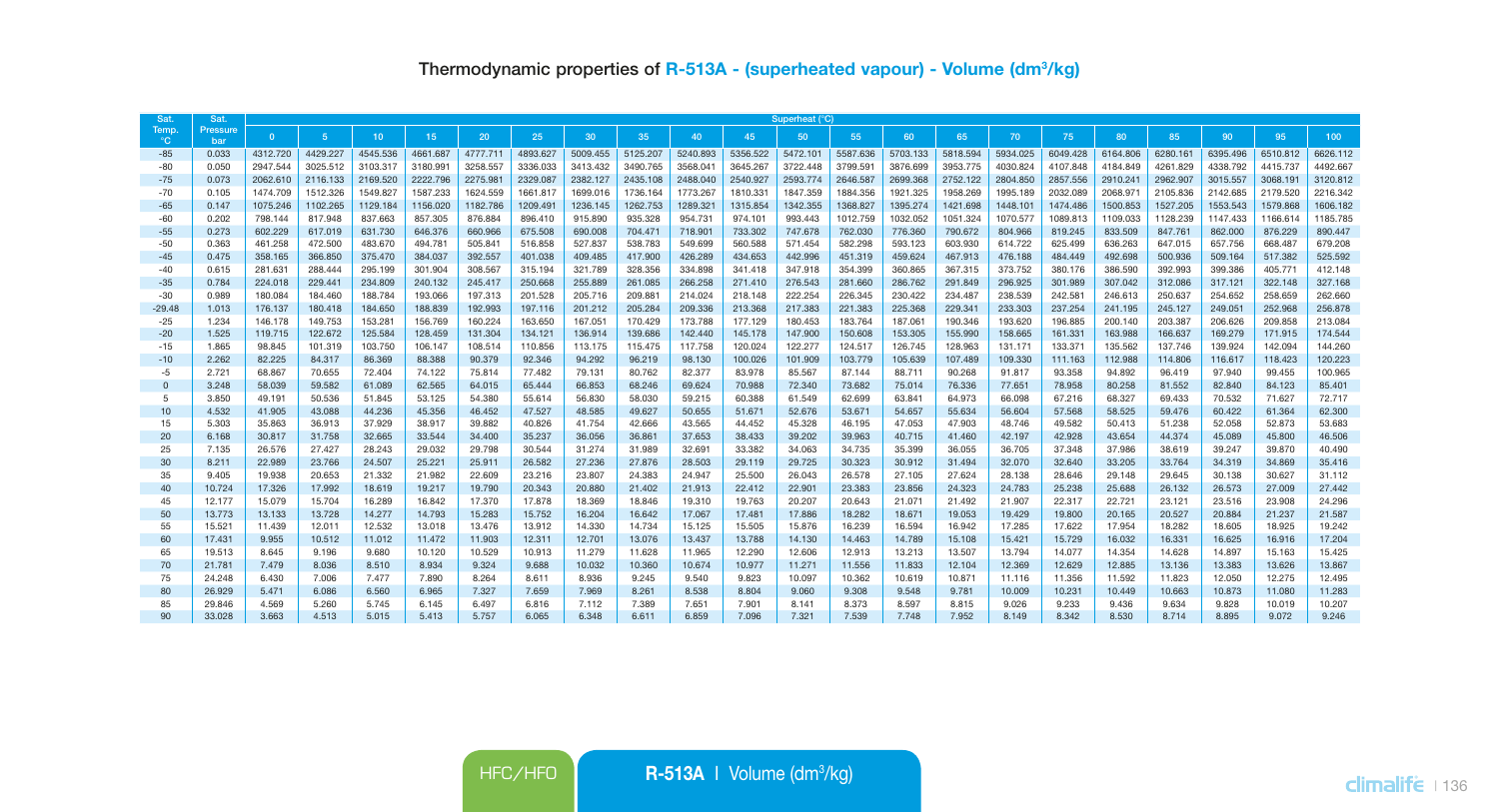| Sat            | Sat.            | Superheat (°C)     |                    |                    |                    |                    |                    |                    |                    |                    |                    |                    |                    |                    |                    |                    |                    |                    |                    |                    |                    |                    |
|----------------|-----------------|--------------------|--------------------|--------------------|--------------------|--------------------|--------------------|--------------------|--------------------|--------------------|--------------------|--------------------|--------------------|--------------------|--------------------|--------------------|--------------------|--------------------|--------------------|--------------------|--------------------|--------------------|
| Temp<br>°С     | Pressure<br>bar | $\Omega$           | $-5$               | 10                 | 15                 | 20                 | 25                 | 30                 | 35                 | 40                 | 45                 | 50                 | 55                 | 60                 | 65                 | 70                 | 75                 | 80                 | 85                 | 90                 | 95                 | 100                |
| $-85$          | 0.033           | 321.447            | 324,676            | 327,958            | 331.293            | 334,681            | 338.123            | 341.619            | 345.168            | 348,770            | 352,425            | 356,133            | 359,892            | 363,703            | 367,566            | 371,479            | 375,443            | 379,456            | 383,519            | 387,631            | 391.792            | 396.001            |
| $-80$          | 0.050           | 324.564            | 327,857            | 331.202            | 334,598            | 338,047            | 341,548            | 345.102            | 348,709            | 352,368            | 356,079            | 359,842            | 363,656            | 367,522            | 371.437            | 375,403            | 379,419            | 383.484            | 387.598            | 391.760            | 395.971            | 400.229            |
| $-75$          | 0.073           | 327.715            | 331.073            | 334.481            | 337.940            | 341.450            | 345.011            | 348.624            | 352.289            | 356.005            | 359.773            | 363.591            | 367.460            | 371.380            | 375,349            | 379,367            | 383.435            | 387.551            | 391.716            | 395.928            | 400.188            | 404.496            |
| $-70$          | 0.105           | 330.897            | 334.321            | 337.793            | 341.315            | 344,886            | 348,508            | 352.181            | 355,904            | 359,678            | 363.502            | 367,377            | 371.301            | 375.274            | 379.297            | 383.368            | 387,488            | 391.656            | 395.871            | 400.134            | 404.443            | 408.799            |
| $-65$          | 0.147           | 334.105            | 337.596            | 341.133            | 344.719            | 348.353            | 352.036            | 355.769            | 359.552            | 363.384            | 367.265            | 371.195            | 375.175            | 379.203            | 383.279            | 387.403            | 391.575            | 395.794            | 400.061            | 404.374            | 408,733            | 413.138            |
| $-60$          | 0.202           | 337.333            | 340.893            | 344.497            | 348.148            | 351.845            | 355.591            | 359.385            | 363.227            | 367.118            | 371.057            | 375.044            | 379.079            | 383.162            | 387.292            | 391.469            | 395.694            | 399.965            | 404.282            | 408.645            | 413.054            | 417.508            |
| $-55$          | 0.273           | 340,577            | 344,207            | 347,880            | 351.597            | 355,360            | 359,169            | 363.024            | 366.927            | 370,877            | 374,874            | 378,919            | 383,010            | 387.148            | 391.333            | 395,564            | 399.841            | 404.164            | 408.533            | 412.946            | 417,405            | 421.908            |
| $-50$          | 0.363           | 343.832            | 347,535            | 351,278            | 355,063            | 358,892            | 362.765            | 366,684            | 370,648            | 374,658            | 378,714            | 382.817            | 386,965            | 391.159            | 395,398            | 399,683            | 404.014            | 408,389            | 412,809            | 417.274            | 421.782            | 426.335            |
| $-45$          | 0.475           | 347.093            | 350,871            | 354,686            | 358,541            | 362,437            | 366,376            | 370,359            | 374.386            | 378.457            | 382,573            | 386,734            | 390,940            | 395,190            | 399,485            | 403.825            | 408.209            | 412.637            | 417.109            | 421.624            | 426.183            | 430,786            |
| $-40$          | 0.615           | 350.355            | 354.211            | 358.100            | 362.026            | 365.992            | 369,998            | 374.046            | 378.137            | 382,270            | 386,447            | 390,668            | 394.931            | 399,239            | 403.590            | 407.985            | 412.423            | 416,904            | 421.428            | 425.995            | 430,605            | 435.258            |
| $-35$          | 0.784           | 353.613            | 357.549            | 361.515            | 365,515            | 369,551            | 373,626            | 377,741            | 381.897            | 386,094            | 390,333            | 394,613            | 398,937            | 403.302            | 407,710            | 412.160            | 416,653            | 421.188            | 425.765            | 430.384            | 435.045            | 439,748            |
| $-30$          | 0.989           | 356,863            | 360,882            | 364.927            | 369,002            | 373.112            | 377.257            | 381.441            | 385,663            | 389,924            | 394.226            | 398,568            | 402.951            | 407.376            | 411.841            | 416,348            | 420.896            | 425.485            | 430.116            | 434,787            | 439,500            | 444.253            |
| $-29.48$       | 1.013<br>1.234  | 357,201<br>360.099 | 361.229<br>364,204 | 365,282            | 369,365<br>372,484 | 373,483<br>376,669 | 377,636            | 381,826            | 386,055<br>389,430 | 390.323<br>393.758 | 394,632            | 398,981<br>402.528 | 403,370<br>406.973 | 407,800<br>411.456 | 412.272<br>415,980 | 416,784<br>420,544 | 421.338<br>425.148 | 425.933<br>429.793 | 430.569<br>434,477 | 435,246<br>439.202 | 439,964<br>443.966 | 444.723<br>448.771 |
| $-25$          | 1.525           |                    |                    | 368,331            | 375,956            | 380,218            | 380,887            | 385.140<br>388,836 |                    | 397,590            | 398.123            |                    | 410.996            | 415.541            |                    | 424,746            | 429,407            |                    | 438,846            | 443.625            | 448,442            | 453.298            |
| $-20$<br>$-15$ | 1.865           | 363,316<br>366,508 | 367.510<br>370,796 | 371,722<br>375,096 | 379,414            | 383.755            | 384.511<br>388,124 | 392.523            | 393.195<br>396,954 | 401.418            | 402.021<br>405.916 | 406,490<br>410.450 | 415.020            | 419.626            | 420.124<br>424.270 | 428.951            | 433,670            | 434,107<br>438,426 | 443.221            | 448.053            | 452.924            | 457.833            |
| $-10$          | 2.262           | 369,671            | 374,057            | 378,447            | 382.852            | 387,276            | 391.724            | 396,198            | 400.702            | 405.237            | 409,804            | 414,404            | 419,039            | 423,709            | 428,414            | 433.155            | 437.932            | 442,746            | 447.597            | 452,485            | 457,409            | 462,371            |
| $-5$           | 2.721           | 372.798            | 377,286            | 381.772            | 386,266            | 390.775            | 395,305            | 399.858            | 404,437            | 409.044            | 413.681            | 418,350            | 423.051            | 427.785            | 432.552            | 437.355            | 442.192            | 447.064            | 451.972            | 456.916            | 461.895            | 466.911            |
| $\mathbf{0}$   | 3.248           | 375,883            | 380.477            | 385,063            | 389,651            | 394,249            | 398,862            | 403.496            | 408.153            | 412,835            | 417,544            | 422.283            | 427.051            | 431.851            | 436,683            | 441.547            | 446,445            | 451.377            | 456,343            | 461.344            | 466,379            | 471,449            |
| 5              | 3.850           | 378,918            | 383.625            | 388.315            | 393,001            | 397.691            | 402.392            | 407.110            | 411.847            | 416,606            | 421.389            | 426.199            | 431.037            | 435,904            | 440.802            | 445.730            | 450,690            | 455.682            | 460,707            | 465.766            | 470,857            | 475,983            |
| 10             | 4.532           | 381.896            | 386.722            | 391.522            | 396.310            | 401.097            | 405,890            | 410,694            | 415,514            | 420.352            | 425.212            | 430,096            | 435.005            | 439.942            | 444.906            | 449.899            | 454.923            | 459,977            | 465.062            | 470.179            | 475.328            | 480.510            |
| 15             | 5.303           | 384.806            | 389.760            | 394.677            | 399.573            | 404.461            | 409,350            | 414,244            | 419.150            | 424.071            | 429.010            | 433.970            | 438.952            | 443.959            | 448.992            | 454.052            | 459.140            | 464.257            | 469.404            | 474.581            | 479.789            | 485.028            |
| 20             | 6.168           | 387.640            | 392.731            | 397.772            | 402.783            | 407.778            | 412.766            | 417.755            | 422.751            | 427.757            | 432.777            | 437.816            | 442.874            | 447.953            | 453.057            | 458.185            | 463.340            | 468.521            | 473.731            | 478.969            | 484.237            | 489.534            |
| 25             | 7.135           | 390.384            | 395.624            | 400.799            | 405.933            | 411.041            | 416.134            | 421.222            | 426.311            | 431.406            | 436.511            | 441.630            | 446.766            | 451.921            | 457.097            | 462.296            | 467.518            | 472.766            | 478.040            | 483.341            | 488.669            | 494.026            |
| 30             | 8.211           | 393.025            | 398.429            | 403.750            | 409.015            | 414,243            | 419.448            | 424.640            | 429,826            | 435.014            | 440.207            | 445,410            | 450.627            | 455.859            | 461.110            | 466.381            | 471.673            | 476.988            | 482.328            | 487.693            | 493.084            | 498.501            |
| 35             | 9.405           | 395.547            | 401.134            | 406.614            | 412.021            | 417.377            | 422.700            | 428.002            | 433.291            | 438.575            | 443.860            | 449.151            | 454.451            | 459.764            | 465.092            | 470,437            | 475.801            | 481.186            | 486.593            | 492.023            | 497.478            | 502.957            |
| 40             | 10.724          | 397.930            | 403.723            | 409.379            | 414,941            | 420.436            | 425.885            | 431.302            | 436,700            | 442.086            | 447.467            | 452.849            | 458.236            | 463.631            | 469.039            | 474,461            | 479.899            | 485.355            | 490.832            | 496,329            | 501.849            | 507.392            |
| 45             | 12.177          | 400.153            | 406.182            | 412.034            | 417.764            | 423,409            | 428,993            | 434,535            | 440.047            | 445.540            | 451.022            | 456,499            | 461.976            | 467.458            | 472.948            | 478,449            | 483.964            | 489.494            | 495.042            | 500.608            | 506.195            | 511.803            |
| 50             | 13,773          | 402.186            | 408.488            | 414.562            | 420.480            | 426.288            | 432.018            | 437.692            | 443.326            | 448.932            | 454.520            | 460.097            | 465.669            | 471.241            | 476.817            | 482,400            | 487.994            | 493.600            | 499.221            | 504.858            | 510.514            | 516.188            |
| 55             | 15.521          | 403.992            | 410.620            | 416.946            | 423.074            | 429.062            | 434,950            | 440.767            | 446,531            | 452.257            | 457.957            | 463,639            | 469,310            | 474.975            | 480.641            | 486,309            | 491.984            | 497.669            | 503.366            | 509.076            | 514,802            | 520.545            |
| 60             | 17,431          | 405.524            | 412.546            | 419.167            | 425,530            | 431,718            | 437.780            | 443.751            | 449.655            | 455,509            | 461.328            | 467.120            | 472.895            | 478,658            | 484.416            | 490.173            | 495.933            | 501.699            | 507.474            | 513,260            | 519,058            | 524.872            |
| 65             | 19,513          | 406.714            | 414.230            | 421.199            | 427.833            | 434.244            | 440.497            | 446,636            | 452.691            | 458,682            | 464.626            | 470.535            | 476,419            | 482.285            | 488.140            | 493.990            | 499.837            | 505,688            | 511.543            | 517,406            | 523,280            | 529.165            |
| 70             | 21.781          | 407.468            | 415.625            | 423.015            | 429,963            | 436.625            | 443.091            | 449.413            | 455.631            | 461.769            | 467,846            | 473,879            | 479,878            | 485.852            | 491,809            | 497.754            | 503.693            | 509.631            | 515,569            | 521.513            | 527,464            | 533,424            |
| 75             | 24.248          | 407.638            | 416,672            | 424.580            | 431.897            | 438,846            | 445.548            | 452.072            | 458,466            | 464.762            | 470.983            | 477.146            | 483.267            | 489,354            | 495.417            | 501.462            | 507.497            | 513.525            | 519,550            | 525.576            | 531.607            | 537.644            |
| 80             | 26,929          | 406.975            | 417.291            | 425.856            | 433,610            | 440,889            | 447,855            | 454,601            | 461.187            | 467.653            | 474.027            | 480,330            | 486,579            | 492,785            | 498,959            | 505,110            | 511.243            | 517,365            | 523,480            | 529,593            | 535,705            | 541.821            |
| 85             | 29,846          | 404.983            | 417.377            | 426,793            | 435.073            | 442,730            | 449.994            | 456.986            | 463.782            | 470.431            | 476,969            | 483.420            | 489,805            | 496,137            | 502.428            | 508,689            | 514.926            | 521.146            | 527.354            | 533.555            | 539,753            | 545.951            |
| 90             | 33,028          | 400.331            | 416,788            | 427.328            | 436.242            | 444,339            | 451.938            | 459,202            | 466.228            | 473.076            | 479.790            | 486,400            | 492.929            | 499.394            | 505,809            | 512.185            | 518,531            | 524.853            | 531.159            | 537.453            | 543.739            | 550.022            |